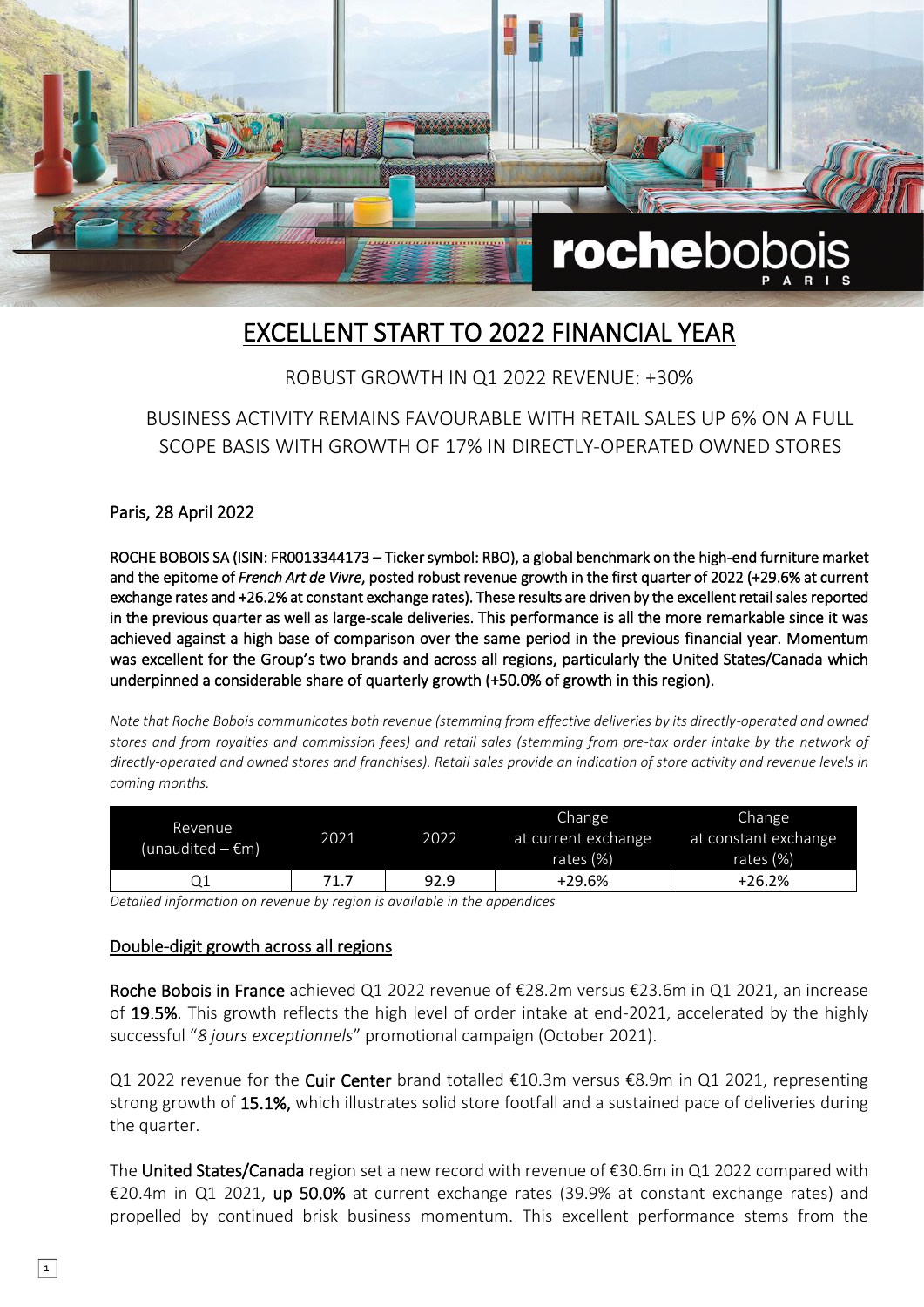successful "*8 jours exceptionnels*" promotional campaign at end-2021, coupled with a very high level of deliveries in early 2022.

The United Kingdom posted revenue of  $€5.1m$  in Q1 2022 compared with  $€3.4m$  in Q1 2021 (+49.6% at current exchange rates and +43.2% at constant exchange rates), an excellent level for this region. In 2021, activity within the region slowed considerably as a result of health measures.

Last, in the rest of Europe (excluding France and the United Kingdom), the Group recorded Q1 2022 revenue of €16.0m versus €13.1m in Q1 2021, representing vigorous growth of 22.3%. The Group delivered this excellent performance in all of its European countries, notably in Spain with growth of 41.3% in addition to Italy (32.4%) and Belgium (24.5%). As a reminder, Roche Bobois SA completed the relocation of its Barcelona store to a more upscale district.

#### All told, Q1 2022 revenue came to €92.9m versus €71.7m for the same period a year earlier, signalling robust growth of 29.6% at current exchange rates (26.2% at constant exchange rates).

#### Continuing strong activity in early 2022

At end-March 2022, Roche Bobois reported overall retail sales of €186.6m (across all brands) versus €176.8m at end-March 2021, representing growth of +5.6% on the back of Q1 2021 retail sales which had already reached record levels. Growth stood at 31.9% compared with Q1 2019 (across all brands).

The Group's directly-operated and owned stores (across all brands) significantly outperformed franchise stores, reporting Q1 2022 retail sales of €104.6m compared to €89.5m in Q1 2021. This performance reflects robust growth of 16.9% on Q1 2021 and 42.3% versus the same period in 2019. Growth was particularly buoyant in two regions: the United States/Canada (30.6%) and the rest of Europe (37.5%).

The directly-operated and owned Roche Bobois stores alone accounted for total retail sales of €93.2m versus €75.5m in the same period last year, an increase of €17.7m.

#### Strong increase in order backlog: +20% over the quarter

Lastly, the overall backlog of orders still to be shipped continued to increase substantially to €191.0m on 31 March 2022 compared with €159.0m on 31 December 2021 (+€32m) and €129.5m on 31 March 2021 (+€61.5m).

In view of the healthy level of sales and the high level of orders already in the backlog, the Group confirms its good growth trajectory with further revenue growth for the first half of 2022. Parallel to this, during this financial year, the Group intends to continue outperforming the market and consolidating its high-end offering and positioning in the *French Art de vivre* segment.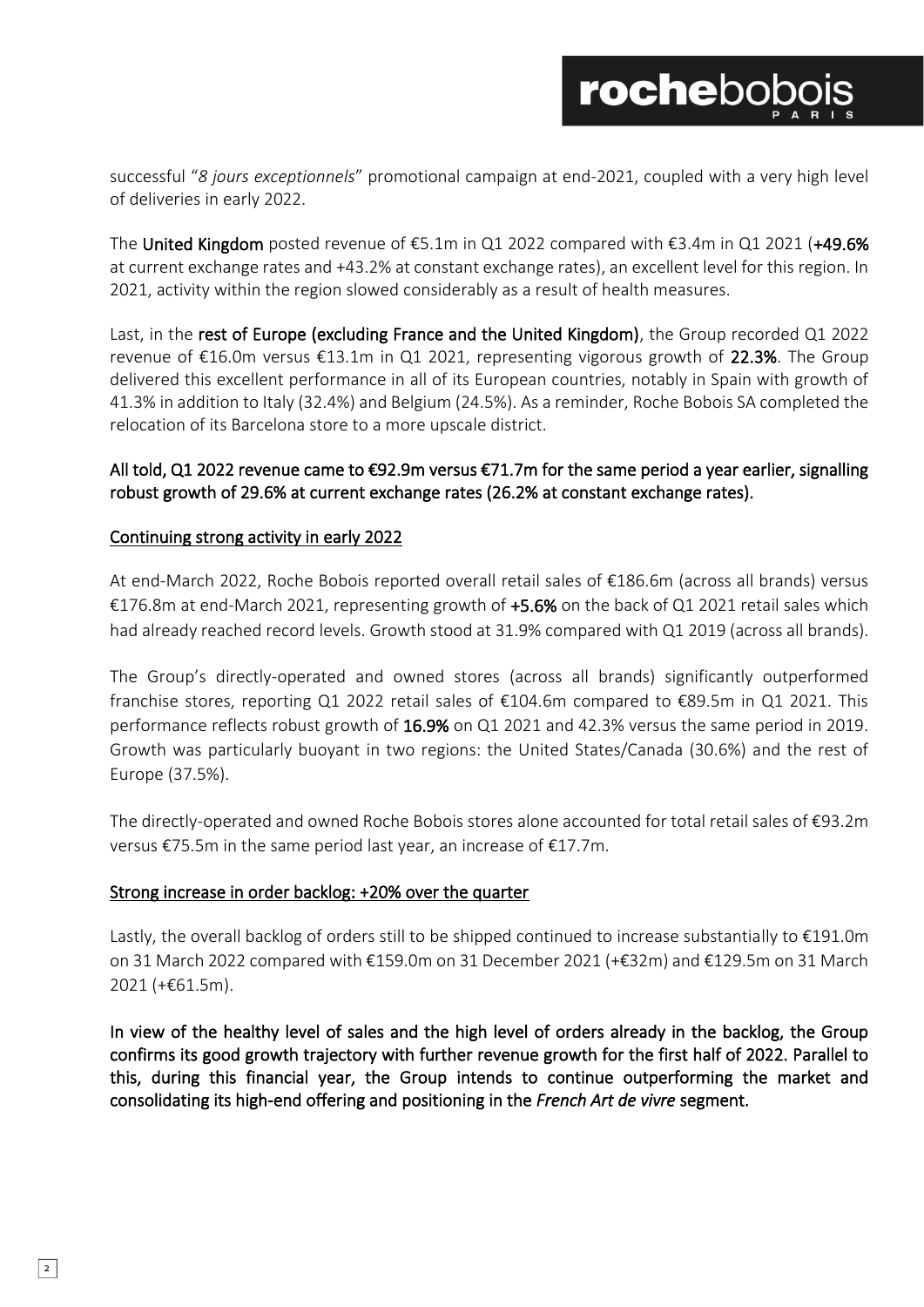### APPENDICES

| Revenue by region and by brand<br>(unaudited - $\overline{\epsilon}$ m) | Q <sub>1</sub><br>2021 | Q1<br>2022 | Change at current<br>exchange rates (%) | Change at constant<br>exchange rates (%) |
|-------------------------------------------------------------------------|------------------------|------------|-----------------------------------------|------------------------------------------|
| Roche Bobois France                                                     | 23.6                   | 28.2       | $+19.5%$                                | $+19.5%$                                 |
| Roche Bobois USA/Canada                                                 | 20.4                   | 30.6       | +50.0%                                  | +39.9%                                   |
| Roche Bobois UK                                                         | 3.4                    | 5.1        | +49.6%                                  | +43.2%                                   |
| Roche Bobois Other Europe                                               | 13.1                   | 16.0       | $+22,3%$                                | $+20.5%$                                 |
| Roche Bobois Other (overseas)                                           | 1.5                    | 1.8        | $+22.4%$                                | +23.9%                                   |
| Cuir Center                                                             | 8.9                    | 10.3       | $+15.1%$                                | $+15.1%$                                 |
| Corporate                                                               | 0.8                    | 1.0        | $+19.1%$                                | $+19.1%$                                 |
| <b>TOTAL</b>                                                            | 71.7                   | 92.9       | +29.6%                                  | $+26.2%$                                 |

#### Reconciliation between Retail sales/Revenue (€m)

| Q1 2022 retail sales                    | 186.6   |
|-----------------------------------------|---------|
| Franchise retail sales                  | $-82.0$ |
| Retail sales of associates              | $-0.5$  |
| Impact of pace of orders and deliveries | $-21.8$ |
| Royalties                               | 3.3     |
| Other services provided                 | 7.3     |
| $Q1$ 2022 sales                         | 92.9    |

#### **About Roche Bobois SA**

Roche Bobois SA is a French family business founded in 1960. The Group operates in 55 countries and has a network of 338 owned stores and franchises (at 31 December 2021) marketing its two brands: Roche Bobois, a high-end furniture brand with a strong international presence, and Cuir Center, positioned in the mid-range market segment with an essentially French customer base. Through its Roche Bobois brand, the Group embodies the *French Art de Vivre* whose presence can now be felt on the world stage, with original and bold creations from talented designers (Bruno Moinard, Jean Nouvel, Ora Ito, Sacha Lakic, Christophe Delcourt, Stephen Burks, Kenzo Takada, Bina Baitel...) and partnerships with fashion and haute couture houses. Roche Bobois is also a committed partner in the world of culture and the arts. Including franchises, these two brands posted 2021 retail sales of €639.5 million excluding VAT, to which Roche Bobois contributed €532.4 million and Cuir Center €107.1 million. Roche Bobois SA consolidated revenues came to €334 million in 2021.

For more information please visit **www.bourse-roche-bobois.com**

## CONTACT

#### Actus Finance – Anne-Pauline Petureaux

Investor Relations

Tel.: +33 (0)1 53 67 36 72 apetureaux@actus.fr

#### Actus Finance – Serena BONI

Press Relations

Tel.: +33 (0)4 72 18 04 92 / [sboni@actus.fr](mailto:sboni@actus.fr)